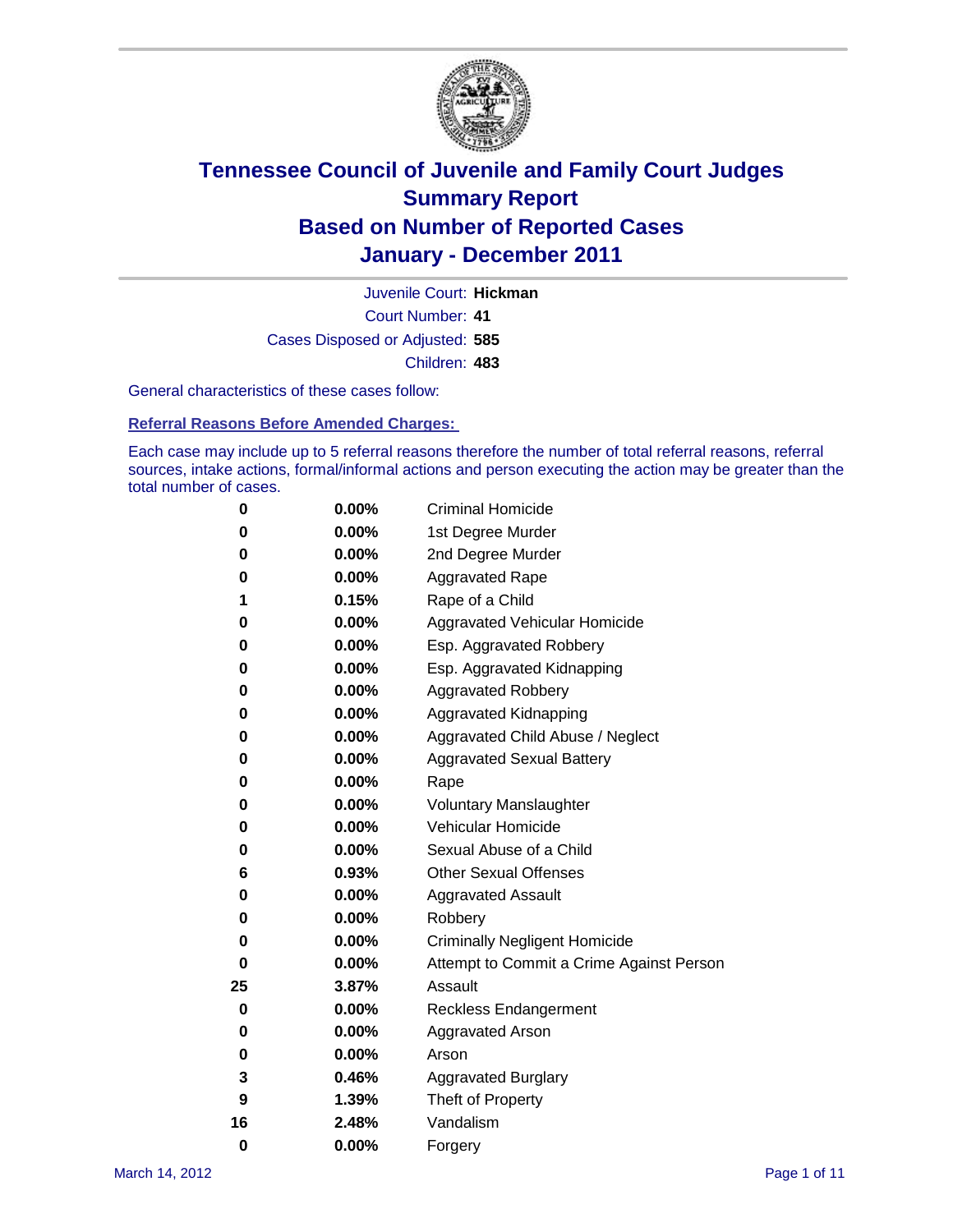

Juvenile Court: **Hickman**

Court Number: **41**

Cases Disposed or Adjusted: **585**

Children: **483**

#### **Referral Reasons Before Amended Charges:**

Each case may include up to 5 referral reasons therefore the number of total referral reasons, referral sources, intake actions, formal/informal actions and person executing the action may be greater than the total number of cases.

| 0  | 0.00%    | <b>Worthless Checks</b>                                     |
|----|----------|-------------------------------------------------------------|
| 0  | 0.00%    | Illegal Possession / Fraudulent Use of Credit / Debit Cards |
| 9  | 1.39%    | <b>Burglary</b>                                             |
| 0  | $0.00\%$ | Unauthorized Use of a Vehicle                               |
| 0  | $0.00\%$ | <b>Cruelty to Animals</b>                                   |
| 0  | 0.00%    | Sale of Controlled Substances                               |
| 7  | 1.08%    | <b>Other Drug Offenses</b>                                  |
| 10 | 1.55%    | <b>Possession of Controlled Substances</b>                  |
| 0  | 0.00%    | <b>Criminal Attempt</b>                                     |
| 4  | 0.62%    | Carrying Weapons on School Property                         |
| 0  | 0.00%    | Unlawful Carrying / Possession of a Weapon                  |
| 1  | 0.15%    | <b>Evading Arrest</b>                                       |
| 0  | $0.00\%$ | Escape                                                      |
| 1  | 0.15%    | Driving Under Influence (DUI)                               |
| 1  | 0.15%    | Possession / Consumption of Alcohol                         |
| 0  | 0.00%    | Resisting Stop, Frisk, Halt, Arrest or Search               |
| 0  | $0.00\%$ | <b>Aggravated Criminal Trespass</b>                         |
| 0  | $0.00\%$ | Harassment                                                  |
| 0  | 0.00%    | Failure to Appear                                           |
| 0  | 0.00%    | Filing a False Police Report                                |
| 0  | 0.00%    | Criminal Impersonation                                      |
| 1  | 0.15%    | <b>Disorderly Conduct</b>                                   |
| 4  | 0.62%    | <b>Criminal Trespass</b>                                    |
| 0  | 0.00%    | <b>Public Intoxication</b>                                  |
| 0  | $0.00\%$ | Gambling                                                    |
| 39 | 6.04%    | Traffic                                                     |
| 0  | $0.00\%$ | <b>Local Ordinances</b>                                     |
| 4  | 0.62%    | Violation of Wildlife Regulations                           |
| 0  | $0.00\%$ | Contempt of Court                                           |
| 7  | 1.08%    | Violation of Probation                                      |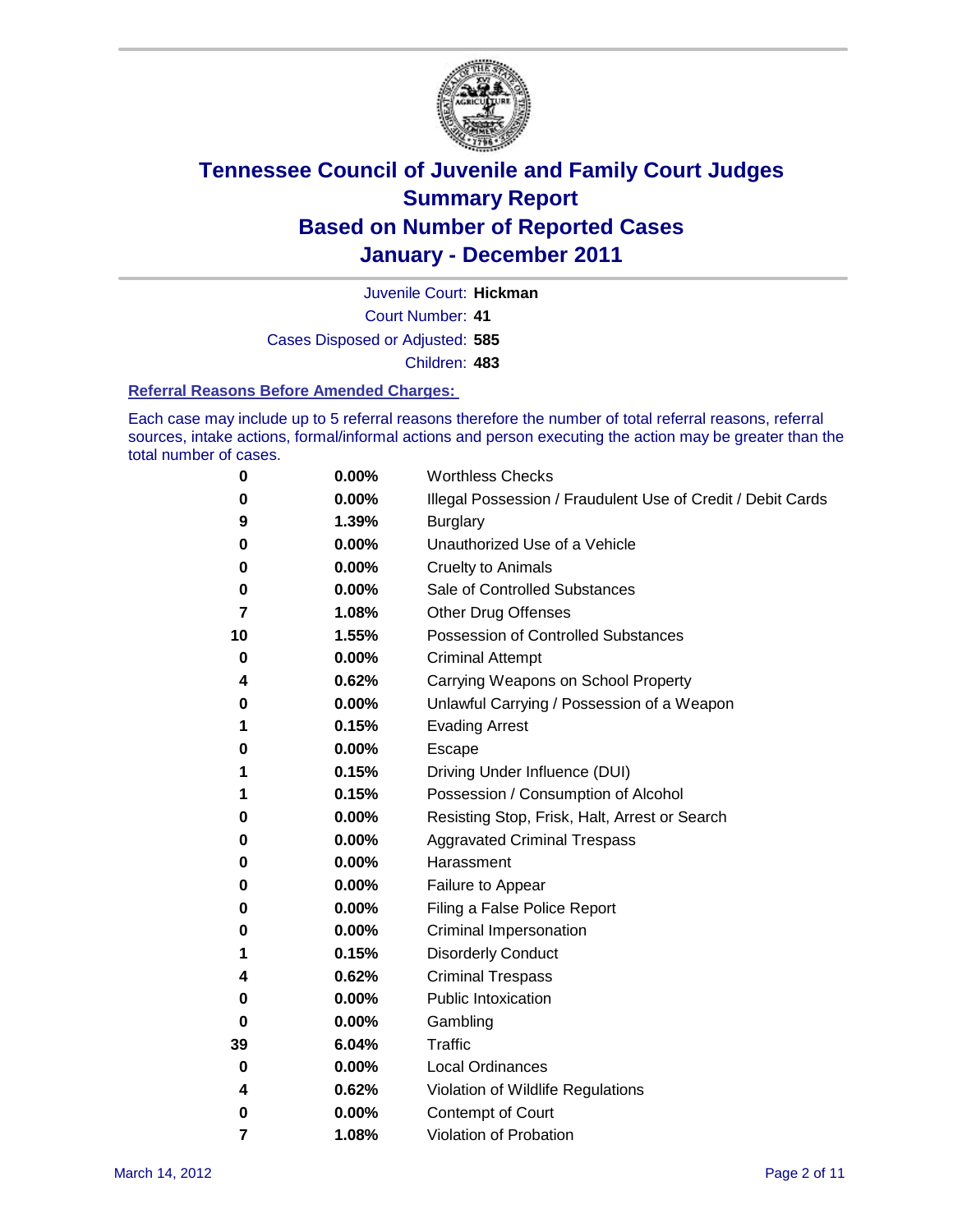

Court Number: **41** Juvenile Court: **Hickman** Cases Disposed or Adjusted: **585** Children: **483**

#### **Referral Reasons Before Amended Charges:**

Each case may include up to 5 referral reasons therefore the number of total referral reasons, referral sources, intake actions, formal/informal actions and person executing the action may be greater than the total number of cases.

| 646          | 100.00%  | <b>Total Referrals</b>                 |
|--------------|----------|----------------------------------------|
| 20           | 3.10%    | Other                                  |
| 0            | 0.00%    | <b>Consent to Marry</b>                |
| 0            | $0.00\%$ | <b>Request for Medical Treatment</b>   |
| 247          | 38.24%   | <b>Child Support</b>                   |
| 23           | 3.56%    | Paternity / Legitimation               |
| 22           | 3.41%    | Visitation                             |
| 16           | 2.48%    | Custody                                |
| 0            | 0.00%    | <b>Foster Care Review</b>              |
| 86           | 13.31%   | <b>Administrative Review</b>           |
| $\bf{0}$     | $0.00\%$ | <b>Judicial Review</b>                 |
| 0            | 0.00%    | Violation of Informal Adjustment       |
| 0            | $0.00\%$ | <b>Violation of Pretrial Diversion</b> |
| $\mathbf{2}$ | 0.31%    | Termination of Parental Rights         |
| 32           | 4.95%    | Dependency / Neglect                   |
| $\bf{0}$     | $0.00\%$ | <b>Physically Abused Child</b>         |
| 0            | 0.00%    | Sexually Abused Child                  |
|              | 0.15%    | Violation of Curfew                    |
| 0            | $0.00\%$ | Violation of a Valid Court Order       |
| 0            | 0.00%    | Possession of Tobacco Products         |
| 0            | $0.00\%$ | Out-of-State Runaway                   |
| 4            | 0.62%    | In-State Runaway                       |
| 12           | 1.86%    | Truancy                                |
| 33           | 5.11%    | <b>Unruly Behavior</b>                 |
| $\bf{0}$     | $0.00\%$ | <b>Violation of Aftercare</b>          |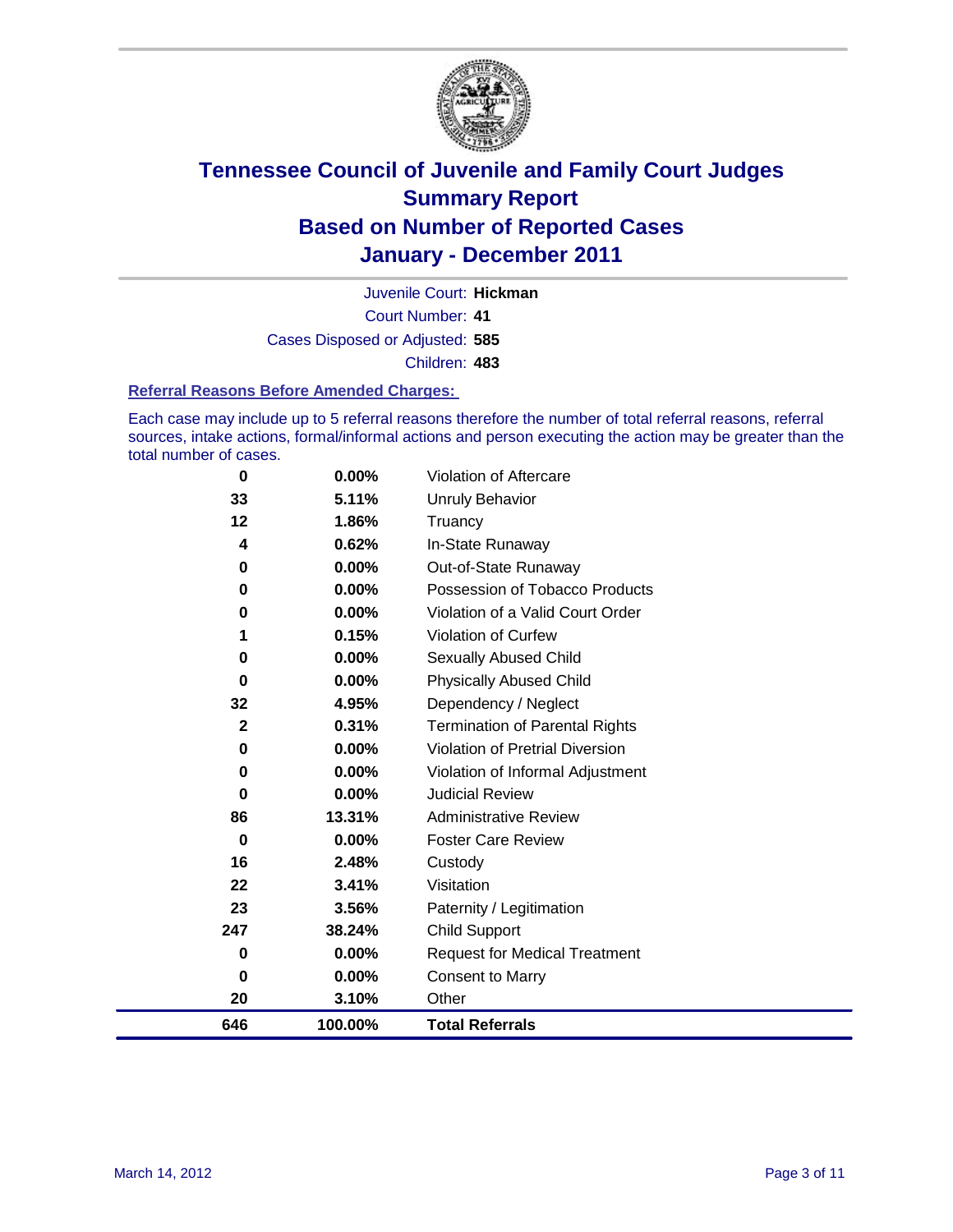

|                                 |          | Juvenile Court: Hickman           |  |  |
|---------------------------------|----------|-----------------------------------|--|--|
| <b>Court Number: 41</b>         |          |                                   |  |  |
| Cases Disposed or Adjusted: 585 |          |                                   |  |  |
|                                 |          | Children: 483                     |  |  |
| <b>Referral Sources: 1</b>      |          |                                   |  |  |
| 102                             | 15.79%   | Law Enforcement                   |  |  |
| 84                              | 13.00%   | Parents                           |  |  |
| 7                               | 1.08%    | <b>Relatives</b>                  |  |  |
| 0                               | $0.00\%$ | Self                              |  |  |
| 79                              | 12.23%   | School                            |  |  |
| 1                               | 0.15%    | <b>CSA</b>                        |  |  |
| 62                              | 9.60%    | <b>DCS</b>                        |  |  |
| 282                             | 43.65%   | <b>Other State Department</b>     |  |  |
| 0                               | $0.00\%$ | <b>District Attorney's Office</b> |  |  |
| 13                              | 2.01%    | <b>Court Staff</b>                |  |  |
| 0                               | 0.00%    | Social Agency                     |  |  |
| 0                               | 0.00%    | <b>Other Court</b>                |  |  |
| 16                              | 2.48%    | Victim                            |  |  |
| 0                               | $0.00\%$ | Child & Parent                    |  |  |
| 0                               | $0.00\%$ | Hospital                          |  |  |
| 0                               | 0.00%    | Unknown                           |  |  |
| 0                               | 0.00%    | Other                             |  |  |

### **Age of Child at Referral: 2**

| 0   | 0.00%  | <b>Unknown</b>     |
|-----|--------|--------------------|
| 9   | 1.86%  | Ages 19 and Over   |
| 58  | 12.01% | Ages 17 through 18 |
| 80  | 16.56% | Ages 15 through 16 |
| 58  | 12.01% | Ages 13 through 14 |
| 30  | 6.21%  | Ages 11 through 12 |
| 248 | 51.35% | Ages 10 and Under  |
|     |        |                    |

<sup>1</sup> If different than number of Referral Reasons (646), verify accuracy of your court's data.

**100.00% Total Referral Sources**

<sup>2</sup> One child could be counted in multiple categories, verify accuracy of your court's data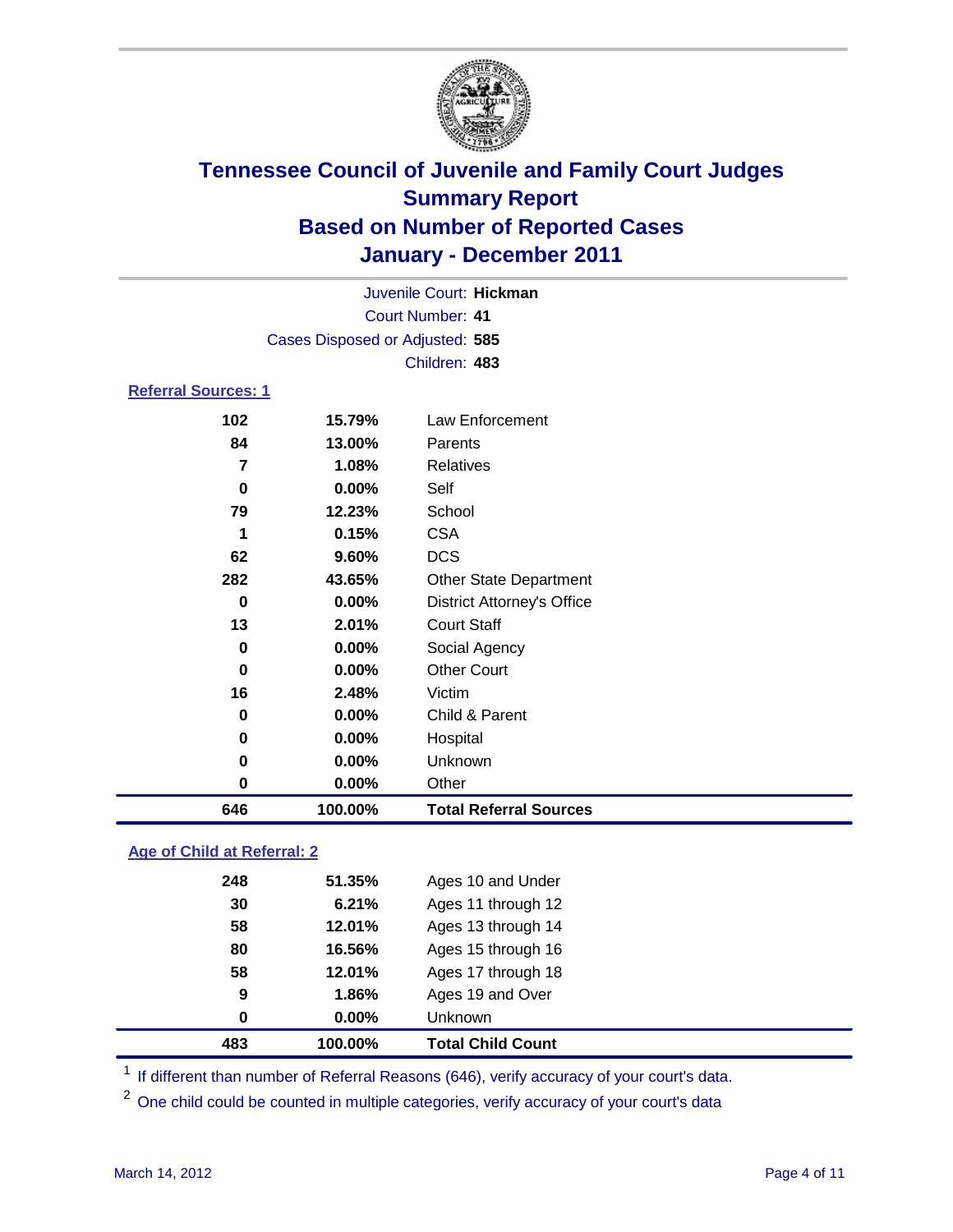

| Juvenile Court: Hickman                 |                                 |                          |  |  |
|-----------------------------------------|---------------------------------|--------------------------|--|--|
| <b>Court Number: 41</b>                 |                                 |                          |  |  |
|                                         | Cases Disposed or Adjusted: 585 |                          |  |  |
|                                         |                                 | Children: 483            |  |  |
| Sex of Child: 1                         |                                 |                          |  |  |
| 282                                     | 58.39%                          | Male                     |  |  |
| 201                                     | 41.61%                          | Female                   |  |  |
| $\mathbf 0$                             | 0.00%                           | Unknown                  |  |  |
| 483                                     | 100.00%                         | <b>Total Child Count</b> |  |  |
| Race of Child: 1                        |                                 |                          |  |  |
| 458                                     | 94.82%                          | White                    |  |  |
| 8                                       | 1.66%                           | African American         |  |  |
| $\mathbf 0$                             | 0.00%                           | Native American          |  |  |
| $\bf{0}$                                | 0.00%                           | Asian                    |  |  |
| 17                                      | 3.52%                           | Mixed                    |  |  |
| $\mathbf 0$                             | 0.00%                           | Unknown                  |  |  |
| 483                                     | 100.00%                         | <b>Total Child Count</b> |  |  |
| <b>Hispanic Origin: 1</b>               |                                 |                          |  |  |
| 11                                      | 2.28%                           | Yes                      |  |  |
| 472                                     | 97.72%                          | No                       |  |  |
| $\mathbf 0$                             | 0.00%                           | Unknown                  |  |  |
| 483                                     | 100.00%                         | <b>Total Child Count</b> |  |  |
| <b>School Enrollment of Children: 1</b> |                                 |                          |  |  |
| 340                                     | 70.39%                          | Yes                      |  |  |
| 138                                     | 28.57%                          | No                       |  |  |
| 5                                       | 1.04%                           | Unknown                  |  |  |
| 483                                     | 100.00%                         | <b>Total Child Count</b> |  |  |

One child could be counted in multiple categories, verify accuracy of your court's data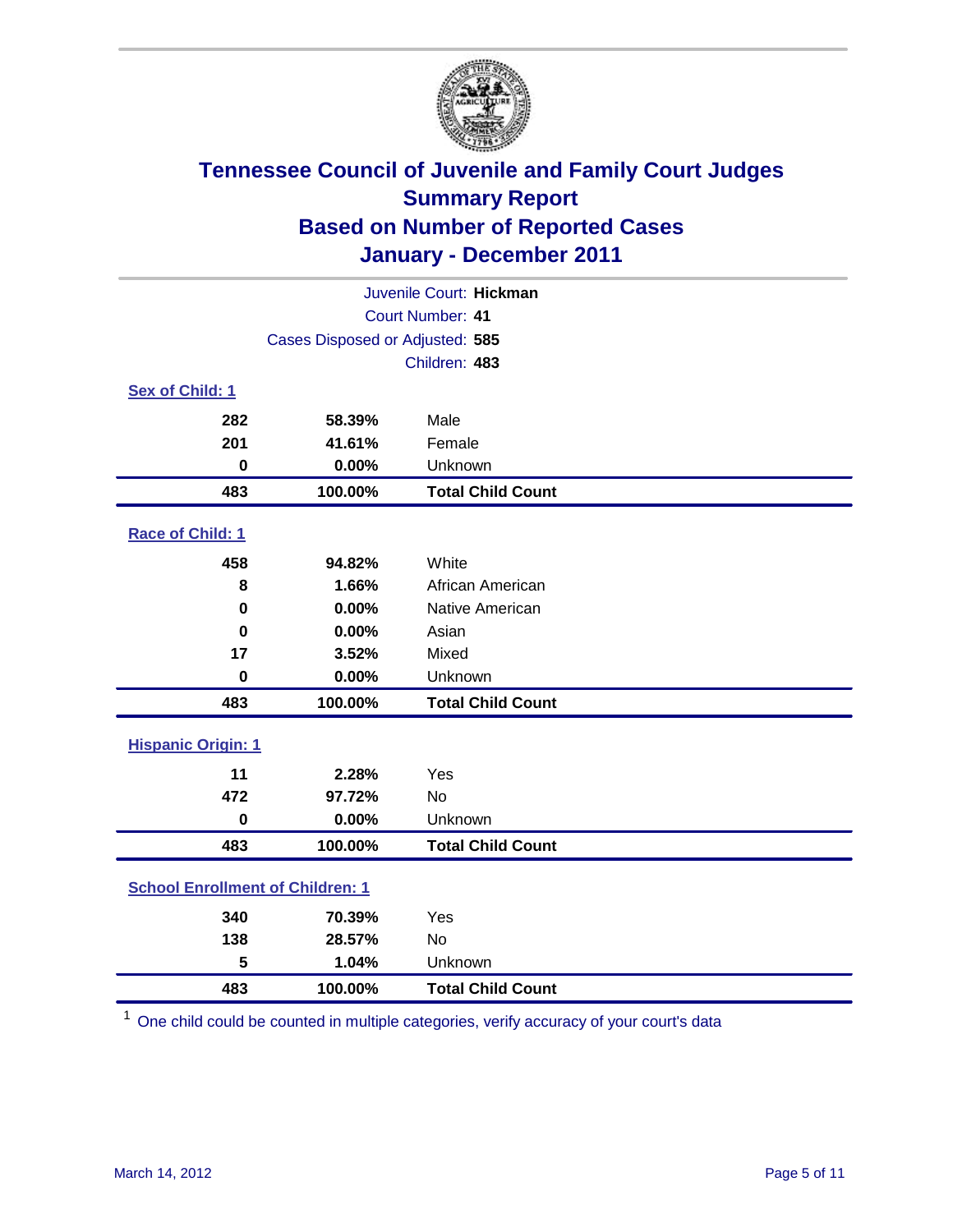

Court Number: **41** Juvenile Court: **Hickman** Cases Disposed or Adjusted: **585** Children: **483**

#### **Living Arrangement of Child at Time of Referral: 1**

| 483          | 100.00% | <b>Total Child Count</b>     |
|--------------|---------|------------------------------|
| 4            | 0.83%   | Other                        |
| 1            | 0.21%   | Unknown                      |
| 3            | 0.62%   | Independent                  |
| $\mathbf{2}$ | 0.41%   | In an Institution            |
| $\mathbf{2}$ | 0.41%   | In a Residential Center      |
| 1            | 0.21%   | In a Group Home              |
| 8            | 1.66%   | With Foster Family           |
| 3            | 0.62%   | <b>With Adoptive Parents</b> |
| 64           | 13.25%  | <b>With Relatives</b>        |
| 69           | 14.29%  | With Father                  |
| 265          | 54.87%  | With Mother                  |
| 7            | 1.45%   | With Mother and Stepfather   |
| 4            | 0.83%   | With Father and Stepmother   |
| 50           | 10.35%  | With Both Biological Parents |
|              |         |                              |

#### **Type of Detention: 2**

| 585 | 100.00%              | <b>Total Detention Count</b> |
|-----|----------------------|------------------------------|
| 1   | 0.17%                | Other                        |
| 583 | 99.66%               | Does Not Apply               |
|     | $\bf{0}$<br>$0.00\%$ | <b>Unknown</b>               |
|     | 0<br>$0.00\%$        | <b>Psychiatric Hospital</b>  |
|     | 0.00%<br>0           | Jail - No Separation         |
|     | $0.00\%$<br>0        | Jail - Partial Separation    |
|     | $0.00\%$<br>0        | Jail - Complete Separation   |
|     | 0.17%<br>1           | Juvenile Detention Facility  |
|     | 0<br>$0.00\%$        | Non-Secure Placement         |
|     |                      |                              |

<sup>1</sup> One child could be counted in multiple categories, verify accuracy of your court's data

<sup>2</sup> If different than number of Cases (585) verify accuracy of your court's data.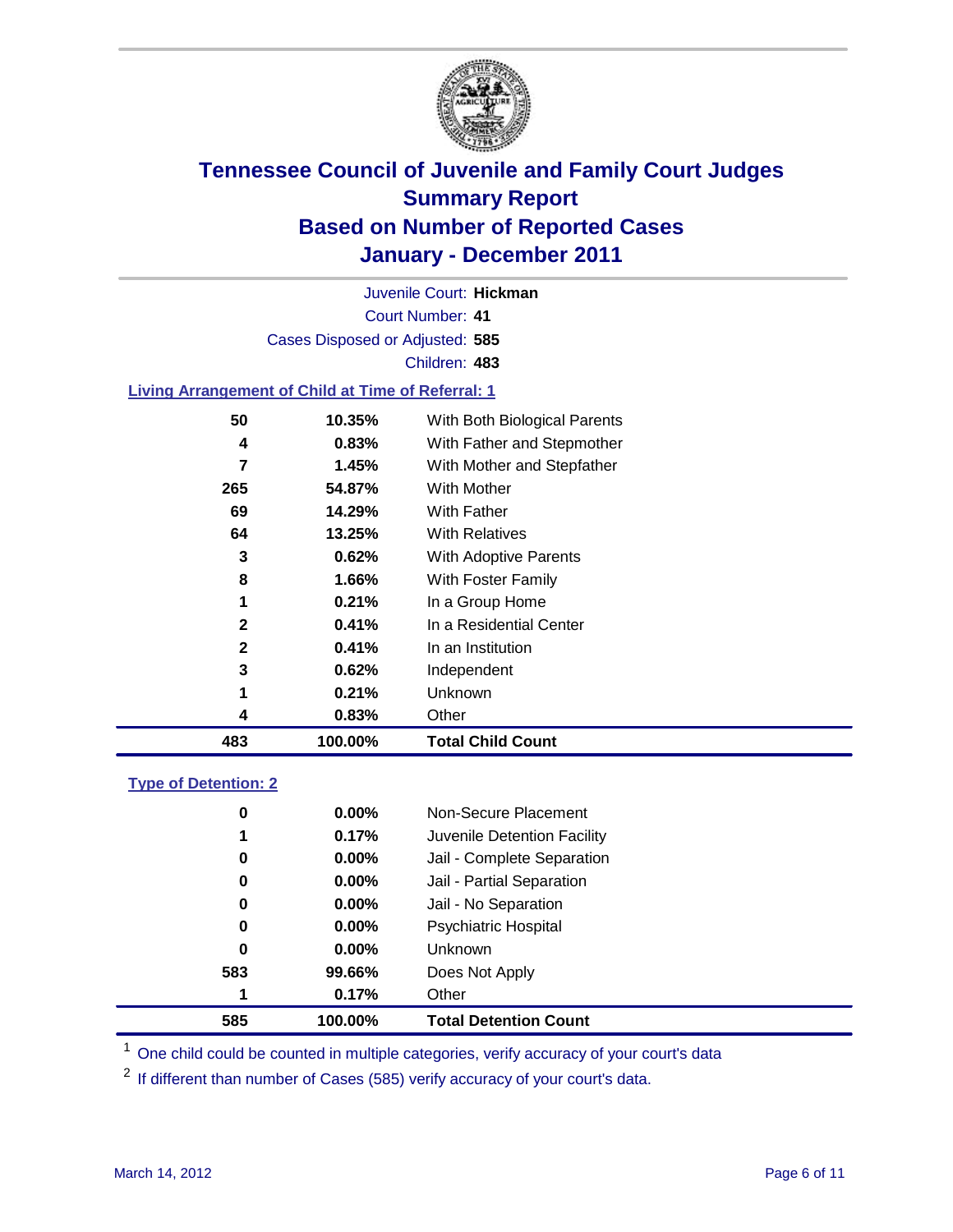

|                                                    | Juvenile Court: Hickman         |                                      |  |  |  |
|----------------------------------------------------|---------------------------------|--------------------------------------|--|--|--|
|                                                    | Court Number: 41                |                                      |  |  |  |
|                                                    | Cases Disposed or Adjusted: 585 |                                      |  |  |  |
|                                                    |                                 | Children: 483                        |  |  |  |
| <b>Placement After Secure Detention Hearing: 1</b> |                                 |                                      |  |  |  |
| 0                                                  | 0.00%                           | Returned to Prior Living Arrangement |  |  |  |
| 1                                                  | 0.17%                           | Juvenile Detention Facility          |  |  |  |
| 0                                                  | 0.00%                           | Jail                                 |  |  |  |
|                                                    | 0.17%                           | Shelter / Group Home                 |  |  |  |
| 0                                                  | 0.00%                           | Foster Family Home                   |  |  |  |
| 0                                                  | 0.00%                           | Psychiatric Hospital                 |  |  |  |
| O                                                  | 0.00%                           | Unknown                              |  |  |  |
| 583                                                | 99.66%                          | Does Not Apply                       |  |  |  |
| 0                                                  | 0.00%                           | Other                                |  |  |  |
| 585                                                | 100.00%                         | <b>Total Placement Count</b>         |  |  |  |
| <b>Intake Actions: 2</b>                           |                                 |                                      |  |  |  |
|                                                    |                                 |                                      |  |  |  |
| 527                                                | 81.58%                          | <b>Petition Filed</b>                |  |  |  |
| 30                                                 | 4.64%                           | <b>Motion Filed</b>                  |  |  |  |
| 64                                                 | 9.91%                           | <b>Citation Processed</b>            |  |  |  |
| 1                                                  | 0.15%                           | Notification of Paternity Processed  |  |  |  |
| 3                                                  | 0.46%                           | Scheduling of Judicial Review        |  |  |  |
| 20                                                 | 3.10%                           | Scheduling of Administrative Review  |  |  |  |
| 1                                                  | 0.15%                           | Scheduling of Foster Care Review     |  |  |  |
| 0                                                  | 0.00%                           | <b>Unknown</b>                       |  |  |  |
| 0                                                  | 0.00%                           | Does Not Apply                       |  |  |  |
| 0                                                  | 0.00%                           | Other                                |  |  |  |
| 646                                                | 100.00%                         | <b>Total Intake Count</b>            |  |  |  |

<sup>1</sup> If different than number of Cases (585) verify accuracy of your court's data.

<sup>2</sup> If different than number of Referral Reasons (646), verify accuracy of your court's data.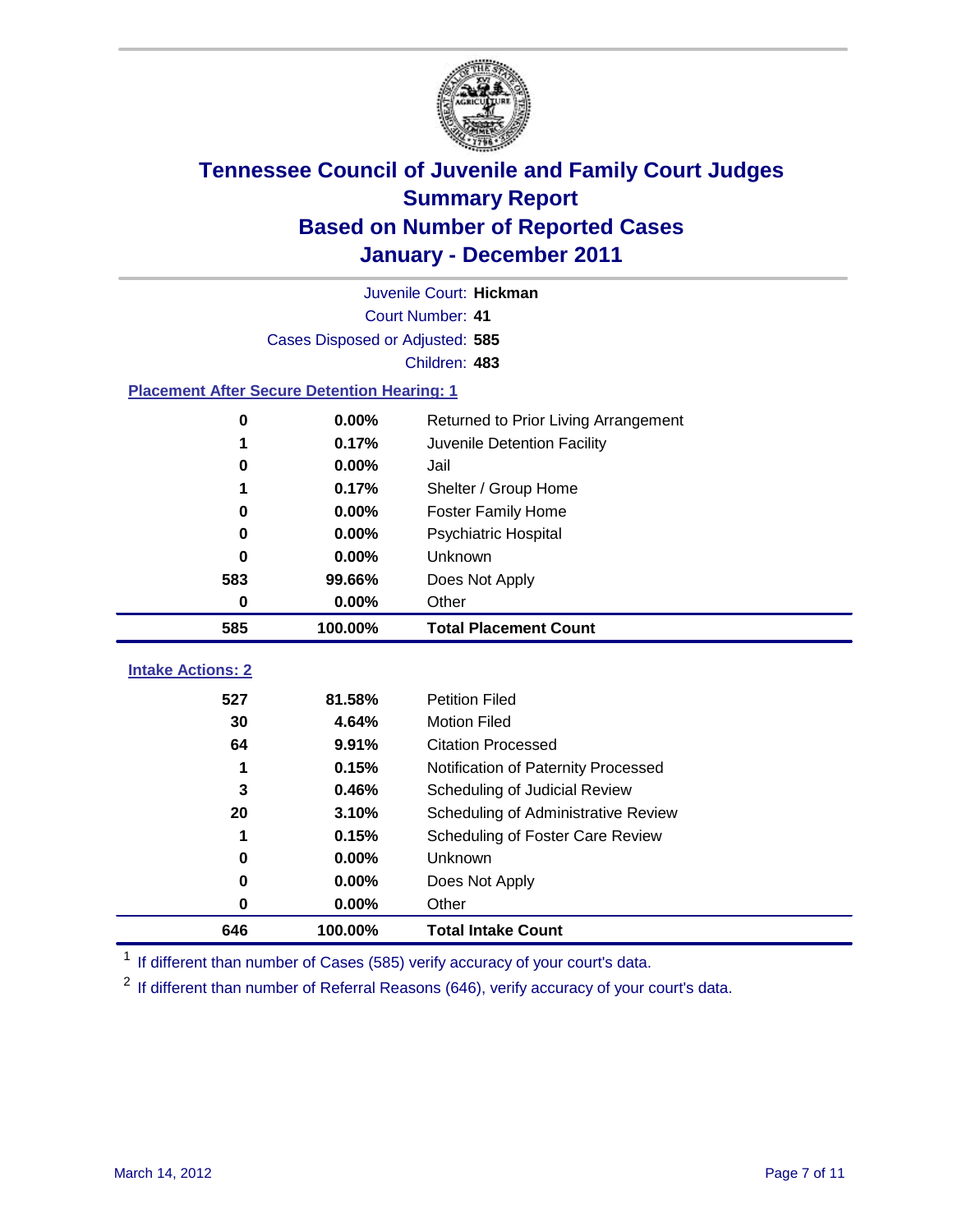

Court Number: **41** Juvenile Court: **Hickman** Cases Disposed or Adjusted: **585** Children: **483**

#### **Last Grade Completed by Child: 1**

| 483      | 100.00%        | <b>Total Child Count</b>     |  |
|----------|----------------|------------------------------|--|
| 0        | $0.00\%$       | Other                        |  |
| 7        | 1.45%          | Unknown                      |  |
| 0        | 0.00%          | <b>Never Attended School</b> |  |
| 13       | 2.69%          | Graduated                    |  |
| 0        | $0.00\%$       | <b>GED</b>                   |  |
| 1        | 0.21%          | Non-Graded Special Ed        |  |
| 0        | 0.00%          | 12th Grade                   |  |
| 67       | 13.87%         | 11th Grade                   |  |
| 57       | 11.80%         | 10th Grade                   |  |
| 29       | 6.00%          | 9th Grade                    |  |
| 26       | 5.38%          | 8th Grade                    |  |
| 22       | 4.55%          | 7th Grade                    |  |
| 11       | 2.28%          | 6th Grade                    |  |
| 11       | 2.28%          | 5th Grade                    |  |
| 16       | 3.31%          | 4th Grade                    |  |
| 11       | 2.28%          | 3rd Grade                    |  |
| 15       | 3.11%          | 2nd Grade                    |  |
| 34       | 7.04%          | Kindergarten<br>1st Grade    |  |
| 23<br>17 | 4.76%<br>3.52% | Preschool                    |  |
| 123      | 25.47%         | Too Young for School         |  |

### **Enrolled in Special Education: 1**

| 483 | 100.00%  | <b>Total Child Count</b> |
|-----|----------|--------------------------|
| 3   | $0.62\%$ | <b>Unknown</b>           |
| 471 | 97.52%   | No                       |
| 9   | 1.86%    | Yes                      |
|     |          |                          |

One child could be counted in multiple categories, verify accuracy of your court's data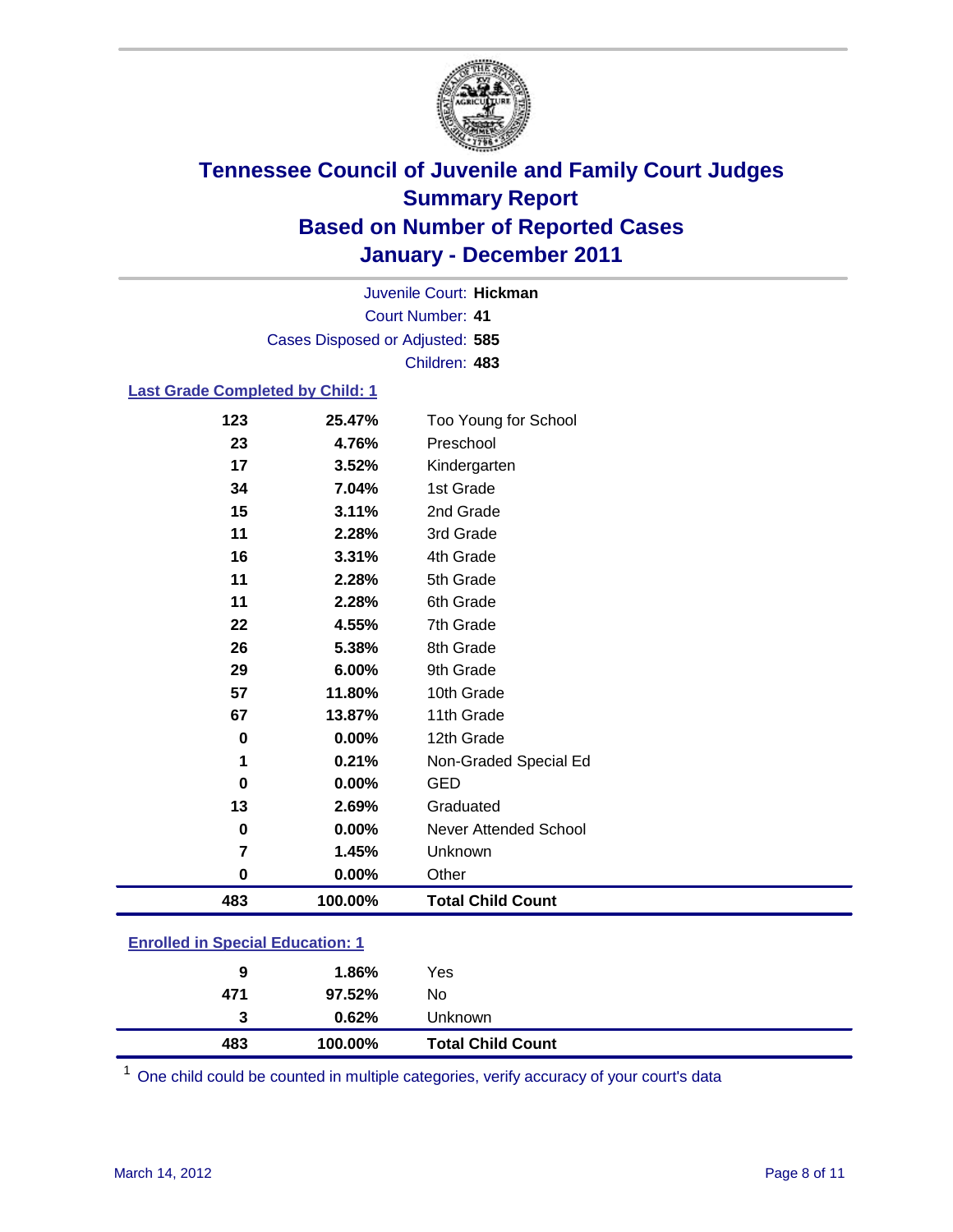

|                              | Juvenile Court: Hickman         |                           |  |  |
|------------------------------|---------------------------------|---------------------------|--|--|
|                              | Court Number: 41                |                           |  |  |
|                              | Cases Disposed or Adjusted: 585 |                           |  |  |
|                              |                                 | Children: 483             |  |  |
| <b>Action Executed By: 1</b> |                                 |                           |  |  |
| 644                          | 99.69%                          | Judge                     |  |  |
| $\mathbf{2}$                 | 0.31%                           | Magistrate                |  |  |
| $\bf{0}$                     | $0.00\%$                        | <b>YSO</b>                |  |  |
| 0                            | $0.00\%$                        | Other                     |  |  |
| 0                            | 0.00%                           | Unknown                   |  |  |
| 646                          | 100.00%                         | <b>Total Action Count</b> |  |  |

### **Formal / Informal Actions: 1**

| 96  | 14.86%   | Dismissed                                        |
|-----|----------|--------------------------------------------------|
| 54  | 8.36%    | Retired / Nolle Prosequi                         |
| 58  | 8.98%    | <b>Complaint Substantiated Delinquent</b>        |
| 4   | 0.62%    | <b>Complaint Substantiated Status Offender</b>   |
| 17  | 2.63%    | <b>Complaint Substantiated Dependent/Neglect</b> |
| 0   | $0.00\%$ | <b>Complaint Substantiated Abused</b>            |
| 0   | $0.00\%$ | <b>Complaint Substantiated Mentally III</b>      |
| 0   | $0.00\%$ | Informal Adjustment                              |
| 0   | $0.00\%$ | <b>Pretrial Diversion</b>                        |
| 5   | 0.77%    | <b>Transfer to Adult Court Hearing</b>           |
| 0   | 0.00%    | Charges Cleared by Transfer to Adult Court       |
| 331 | 51.24%   | Special Proceeding                               |
| 1   | 0.15%    | <b>Review Concluded</b>                          |
| 75  | 11.61%   | Case Held Open                                   |
| 5   | 0.77%    | Other                                            |
| 0   | $0.00\%$ | Unknown                                          |
| 646 | 100.00%  | <b>Total Action Count</b>                        |

<sup>1</sup> If different than number of Referral Reasons (646), verify accuracy of your court's data.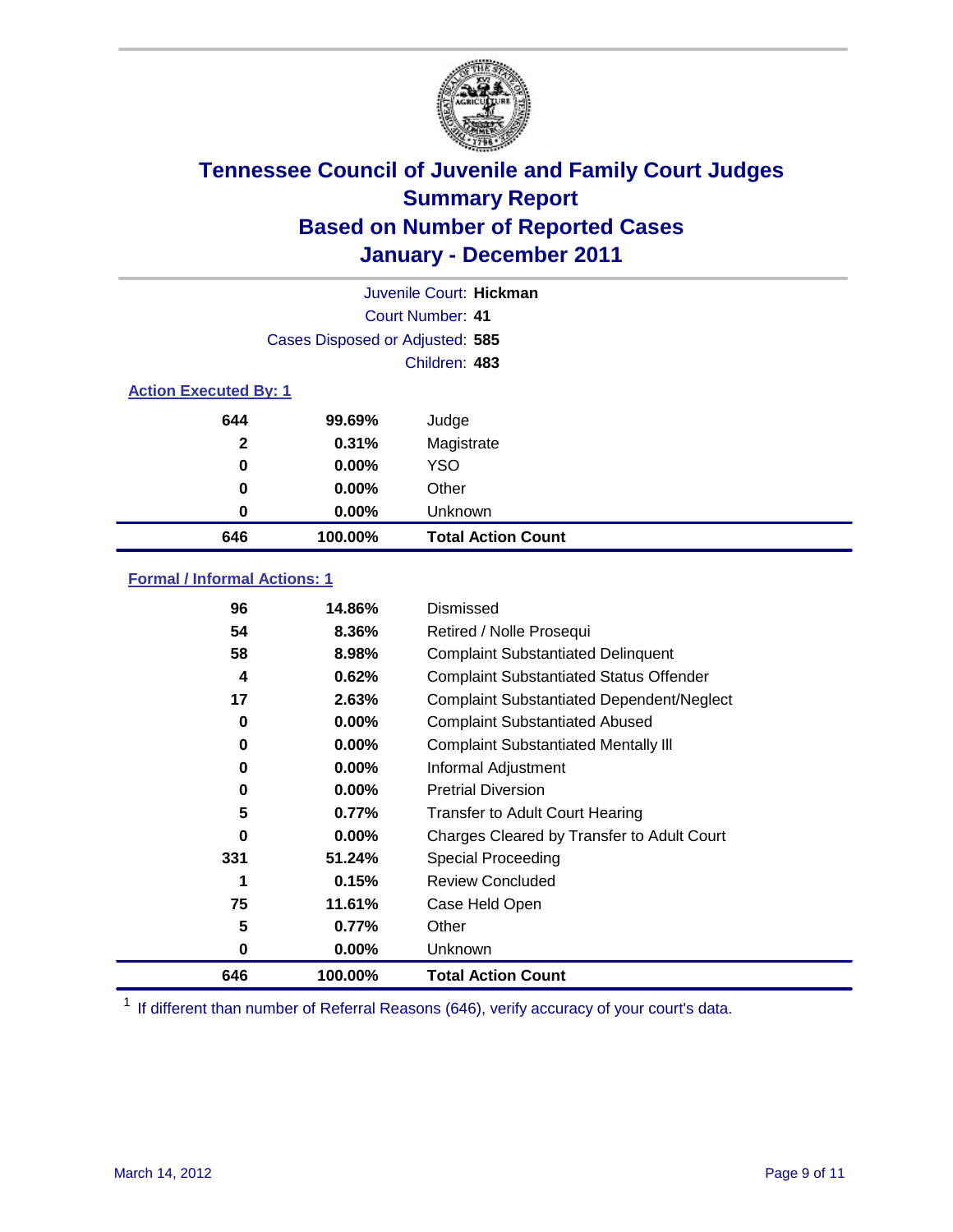

|                       |                                 | Juvenile Court: Hickman                               |
|-----------------------|---------------------------------|-------------------------------------------------------|
|                       |                                 | <b>Court Number: 41</b>                               |
|                       | Cases Disposed or Adjusted: 585 |                                                       |
|                       |                                 | Children: 483                                         |
| <b>Case Outcomes:</b> |                                 | There can be multiple outcomes for one child or case. |
| 86                    | 7.71%                           | <b>Case Dismissed</b>                                 |
| 44                    | 3.95%                           | Case Retired or Nolle Prosequi                        |
| 12                    | 1.08%                           | Warned / Counseled                                    |
| 79                    | 7.09%                           | Held Open For Review                                  |
| 8                     | 0.72%                           | Supervision / Probation to Juvenile Court             |
| 1                     | 0.09%                           | <b>Probation to Parents</b>                           |
| 0                     | 0.00%                           | Referral to Another Entity for Supervision / Service  |
| 34                    | 3.05%                           | Referred for Mental Health Counseling                 |
| 5                     | 0.45%                           | Referred for Alcohol and Drug Counseling              |
| 0                     | 0.00%                           | Referred to Alternative School                        |
| 0                     | 0.00%                           | Referred to Private Child Agency                      |
| 0                     | 0.00%                           | Referred to Defensive Driving School                  |
| 0                     | 0.00%                           | Referred to Alcohol Safety School                     |
| 23                    | 2.06%                           | Referred to Juvenile Court Education-Based Program    |
| 0                     | 0.00%                           | Driver's License Held Informally                      |
| 0                     | 0.00%                           | <b>Voluntary Placement with DMHMR</b>                 |
| 0                     | 0.00%                           | <b>Private Mental Health Placement</b>                |
| 0                     | 0.00%                           | <b>Private MR Placement</b>                           |
| 0                     | 0.00%                           | Placement with City/County Agency/Facility            |
| 0                     | 0.00%                           | Placement with Relative / Other Individual            |
| 9                     | 0.81%                           | Fine                                                  |
| 42                    | 3.77%                           | <b>Public Service</b>                                 |
| 14                    | 1.26%                           | Restitution                                           |
| 0                     | 0.00%                           | <b>Runaway Returned</b>                               |
| 2                     | 0.18%                           | No Contact Order                                      |
| 0                     | 0.00%                           | Injunction Other than No Contact Order                |
| 1                     | 0.09%                           | <b>House Arrest</b>                                   |
| 5                     | 0.45%                           | <b>Court Defined Curfew</b>                           |
| 0                     | 0.00%                           | Dismissed from Informal Adjustment                    |
| 0                     | 0.00%                           | <b>Dismissed from Pretrial Diversion</b>              |
| 1                     | 0.09%                           | Released from Probation                               |
| 1                     | 0.09%                           | <b>Transferred to Adult Court</b>                     |
| 0                     | 0.00%                           | <b>DMHMR Involuntary Commitment</b>                   |